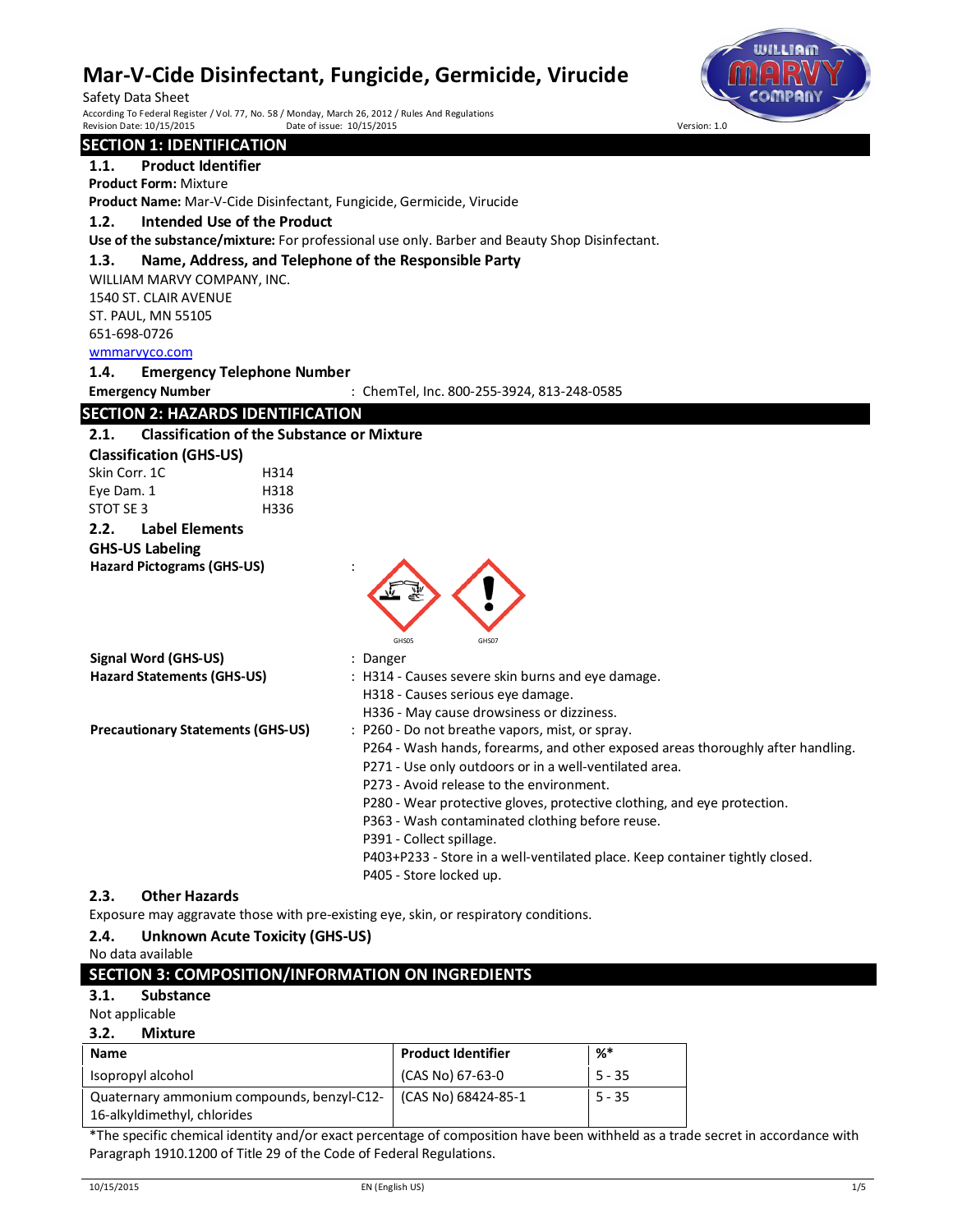Safety Data Sheet

According to Federal Register / Vol. 77, No. 58 / Monday, March 26, 2012 / Rules and Regulations

## **SECTION 4: FIRST AID MEASURES**

## **4.1. Description of First Aid Measures**

**First-aid Measures General**: Never give anything by mouth to an unconscious person. If you feel unwell, seek medical advice (show the label where possible).

**First-aid Measures After Inhalation**: When symptoms occur: go into open air and ventilate suspected area. Obtain medical attention if breathing difficulty persists.

**First-aid Measures After Skin Contact**: Remove contaminated clothing. Immediately flush skin with plenty of water for at least 60 minutes. Wash contaminated clothing before reuse. Immediately call a POISON CENTER or doctor.

**First-aid Measures After Eye Contact**: Rinse cautiously with water for at least 60 minutes. Remove contact lenses, if present and easy to do. Continue rinsing. Get immediate medical advice/attention.

**First-aid Measures After Ingestion**: Rinse mouth. Do NOT induce vomiting. Obtain medical attention.

### **4.2. Most important symptoms and effects, both acute and delayed**

**Symptoms/Injuries:** May cause drowsiness and dizziness. Causes severe skin burns and eye damage. Causes serious eye damage.

**Symptoms/Injuries After Inhalation:** High concentrations may cause central nervous system depression such as dizziness, vomiting, numbness, drowsiness, headache, and similar narcotic symptoms. May be corrosive to the respiratory tract.

**Symptoms/Injuries After Skin Contact:** Causes severe irritation which will progress to chemical burns.

**Symptoms/Injuries After Eye Contact:** Causes permanent damage to the cornea, iris, or conjunctiva.

**Symptoms/Injuries After Ingestion:** May cause burns or irritation of the linings of the mouth, throat, and gastrointestinal tract.

### **4.3. Indication of Any Immediate Medical Attention and Special Treatment Needed**

If exposed or concerned, get medical advice and attention. If medical advice is needed, have product container or label at hand.

## **SECTION 5: FIRE-FIGHTING MEASURES**

## **5.1. Extinguishing Media**

**Suitable Extinguishing Media:** Water spray, dry chemical, foam, carbon dioxide.

**Unsuitable Extinguishing Media:** Do not use a heavy water stream. Use of heavy stream of water may spread fire.

### **5.2. Special Hazards Arising From the Substance or Mixture**

**Fire Hazard:** Not considered flammable but may burn at high temperatures.

**Explosion Hazard:** Product is not explosive.

**Reactivity:** May react exothermically with water releasing heat. Adding an acid to a base or base to an acid may cause a violent reaction.

### **5.3. Advice for Firefighters**

**Precautionary Measures Fire:** Exercise caution when fighting any chemical fire.

**Firefighting Instructions:** Use water spray or fog for cooling exposed containers.

**Protection During Firefighting:** Do not enter fire area without proper protective equipment, including respiratory protection. **Other Information:** Do not allow run-off from fire fighting to enter drains or water courses.

## **SECTION 6: ACCIDENTAL RELEASE MEASURES**

### **6.1. Personal Precautions, Protective Equipment and Emergency Procedures**

**General Measures**: Do not get in eyes, on skin, or on clothing. Do not breathe vapor, mist or spray.

### **6.1.1. For Non-emergency Personnel**

**Protective Equipment:** Use appropriate personal protection equipment (PPE).

**Emergency Procedures:** Evacuate unnecessary personnel.

#### **6.1.2. For Emergency Responders**

**Protective Equipment:** Equip cleanup crew with proper protection.

**Emergency Procedures:** Ventilate area. Upon arrival at the scene, a first responder is expected to recognize the presence of dangerous goods, protect oneself and the public, secure the area, and call for the assistance of trained personnel as soon as conditions permit.

### **6.2. Environmental Precautions**

Prevent entry to sewers and public waters. Avoid release to the environment. Collect spillage.

### **6.3. Methods and Material for Containment and Cleaning Up**

**For Containment:** Contain any spills with dikes or absorbents to prevent migration and entry into sewers or streams. As an immediate precautionary measure, isolate spill or leak area in all directions.

**Methods for Cleaning Up:** Clean up spills immediately and dispose of waste safely. Transfer spilled material to a suitable container for disposal. Contact competent authorities after a spill. Cautiously neutralize spilled liquid.

#### **6.4. Reference to Other Sections**

See Heading 8. Exposure controls and personal protection. See Section 13, Disposal Considerations.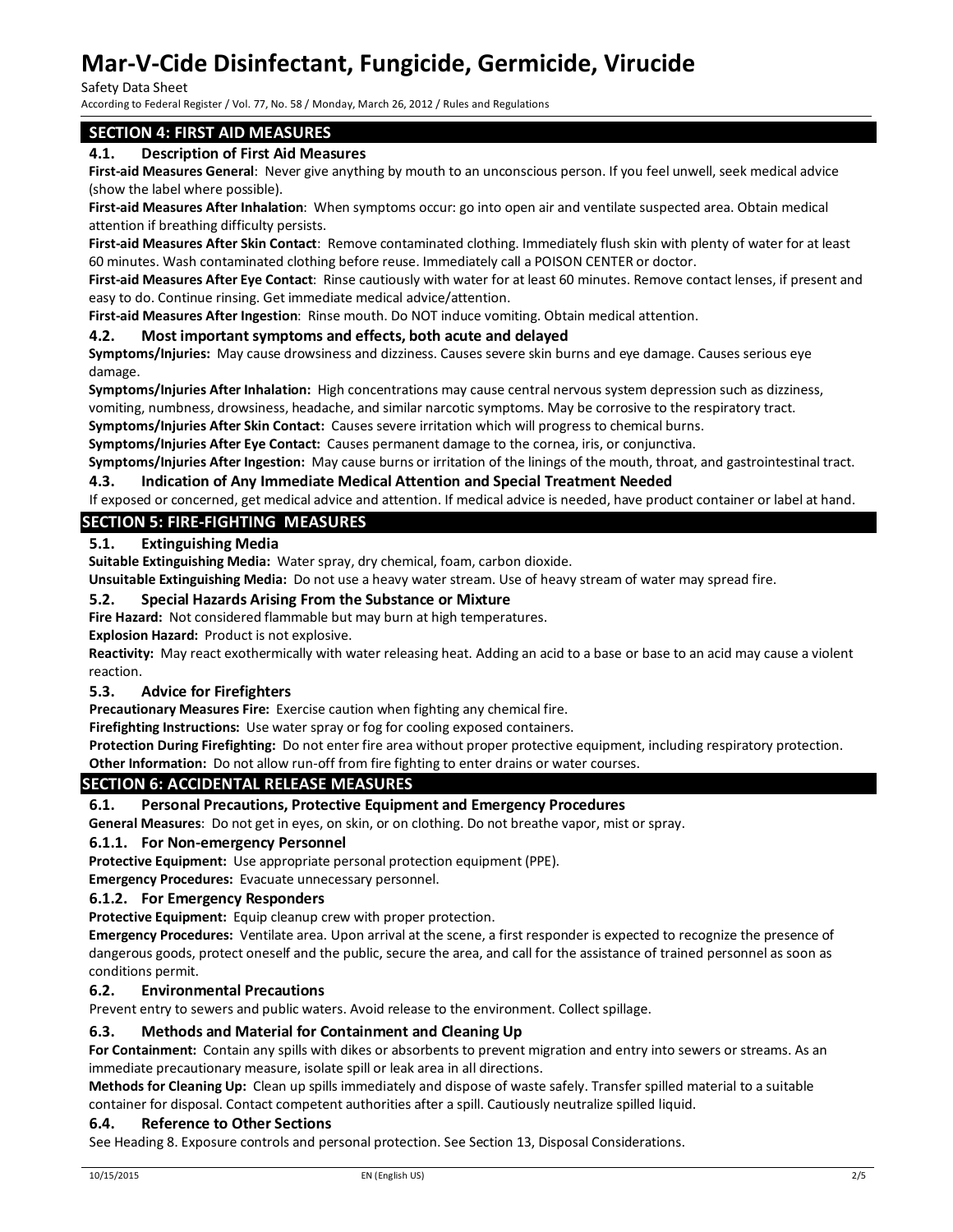Safety Data Sheet

According to Federal Register / Vol. 77, No. 58 / Monday, March 26, 2012 / Rules and Regulations

## **SECTION 7: HANDLING AND STORAGE**

## **7.1. Precautions for Safe Handling**

**Additional Hazards When Processed:** May release corrosive vapors.

**Precautions for Safe Handling:** Wash hands and other exposed areas with mild soap and water before eating, drinking or smoking and when leaving work. Avoid contact with eyes, skin and clothing. Handle empty containers with care because they may still present a hazard. Do not get in eyes, on skin, or on clothing. Do not breathe dust/fume/gas/mist/vapors/spray. **Hygiene Measures:** Handle in accordance with good industrial hygiene and safety procedures.

## **7.2. Conditions for Safe Storage, Including Any Incompatibilities**

**Technical Measures:** Comply with applicable regulations.

**Storage Conditions:** Keep container closed when not in use. Store in a dry, cool place. Keep/Store away from direct sunlight, extremely high or low temperatures and incompatible materials. Store in original container or corrosive resistant and/or lined container.

**Incompatible Products:** Strong acids, strong bases, strong oxidizers.

### **7.3. Specific End Use(s)**

For professional use only. Barber and Beauty Shop Disinfectant.

## **SECTION 8: EXPOSURE CONTROLS/PERSONAL PROTECTION**

### **8.1. Control Parameters**

For substances listed in section 3 that are not listed here, there are no established exposure limits from the manufacturer, supplier, importer, or the appropriate advisory agency including: ACGIH (TLV), NIOSH (REL), or OSHA (PEL).

| Isopropyl alcohol (67-63-0) |                                       |                                        |  |
|-----------------------------|---------------------------------------|----------------------------------------|--|
| <b>USA ACGIH</b>            | ACGIH TWA (ppm)                       | 200 ppm                                |  |
| <b>USA ACGIH</b>            | ACGIH STEL (ppm)                      | 400 ppm                                |  |
| <b>USA ACGIH</b>            | <b>ACGIH chemical category</b>        | Not Classifiable as a Human Carcinogen |  |
| <b>USA NIOSH</b>            | NIOSH REL (TWA) (mg/m <sup>3</sup> )  | 980 mg/m <sup>3</sup>                  |  |
| <b>USA NIOSH</b>            | NIOSH REL (TWA) (ppm)                 | $400$ ppm                              |  |
| <b>USA NIOSH</b>            | NIOSH REL (STEL) (mg/m <sup>3</sup> ) | 1225 mg/m <sup>3</sup>                 |  |
| <b>USA NIOSH</b>            | NIOSH REL (STEL) (ppm)                | $500$ ppm                              |  |
| <b>USA IDLH</b>             | US IDLH (ppm)                         | 2000 ppm (10% LEL)                     |  |
| <b>USA OSHA</b>             | OSHA PEL (TWA) (mg/m <sup>3</sup> )   | 980 mg/m <sup>3</sup>                  |  |
| <b>USA OSHA</b>             | OSHA PEL (TWA) (ppm)                  | $400$ ppm                              |  |

### **8.2. Exposure Controls**

- **Appropriate Engineering Controls** : Emergency eye wash fountains and safety showers should be available in the immediate vicinity of any potential exposure. Ensure adequate ventilation, especially in confined areas. Ensure all national/local regulations are observed.
- **Personal Protective Equipment** : Gloves. Protective clothing. Protective goggles. Face shield. Insufficient ventilation: wear respiratory protection.



- **Materials for Protective Clothing** : Chemically resistant materials and fabrics. Corrosion-proof clothing.
- **Hand Protection** : Wear protective gloves.
- **Eye Protection** : Chemical goggles or face shield.
- **Skin and Body Protection** : Wear suitable protective clothing.
- **Respiratory Protection** : If exposure limits are exceeded or irritation is experienced, approved respiratory protection should be worn. In case of inadequate ventilation, oxygen deficient atmosphere, or where exposure levels are not known wear approved respiratory protection.

#### **Other Information** : When using, do not eat, drink or smoke.

## **SECTION 9: PHYSICAL AND CHEMICAL PROPERTIES 9.1. Information on Basic Physical and Chemical Properties**

| フ・エ・<br>information on basic Physical and Chemical Properties |  |  |
|---------------------------------------------------------------|--|--|
| : Liauid                                                      |  |  |
| : Clear dark blue liquid                                      |  |  |
| : Alcohol / disinfectant                                      |  |  |
| : No data available                                           |  |  |
|                                                               |  |  |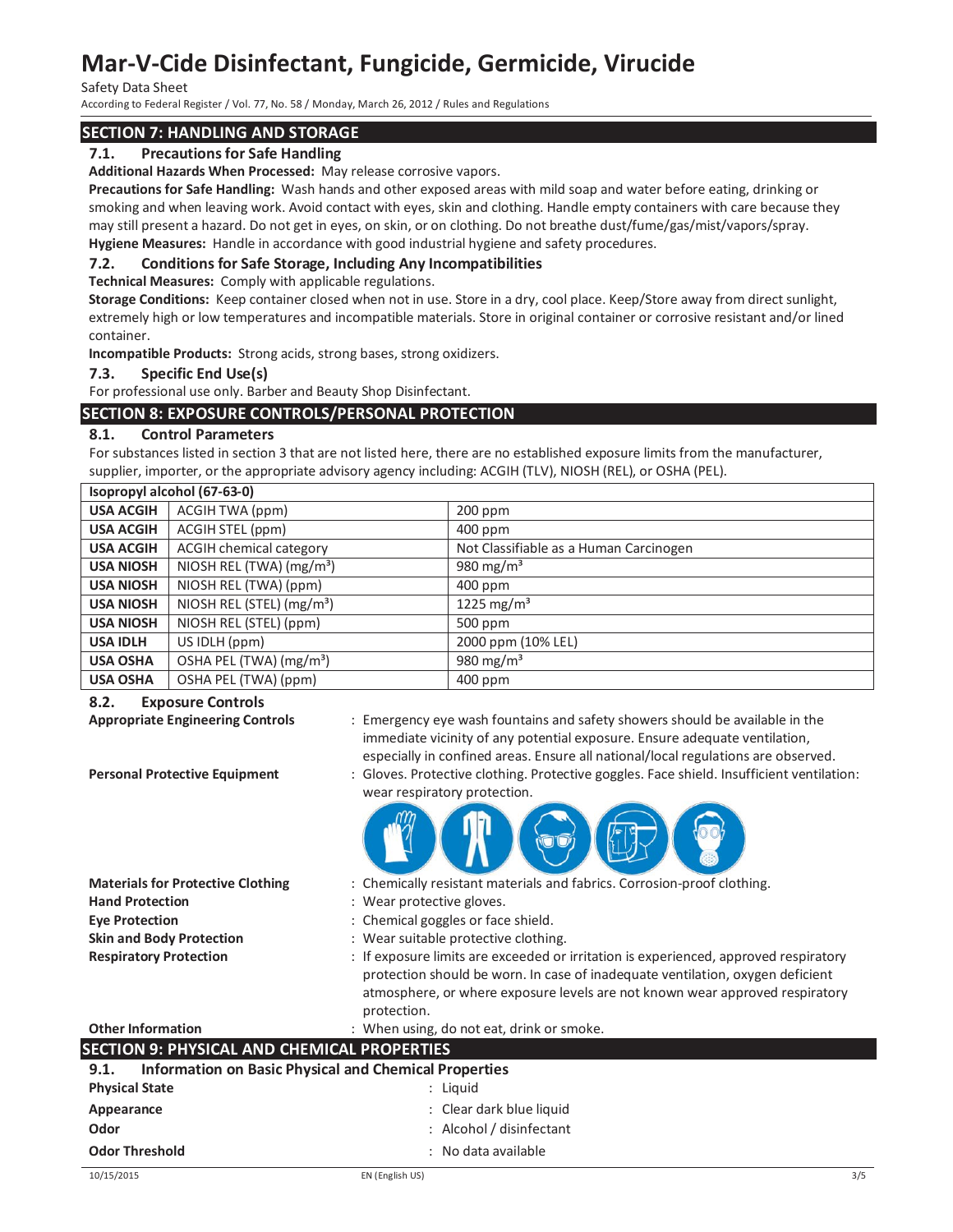Safety Data Sheet

According to Federal Register / Vol. 77, No. 58 / Monday, March 26, 2012 / Rules and Regulations

| рH                                            | $: 8.0 - 9.0$                 |
|-----------------------------------------------|-------------------------------|
| <b>Evaporation Rate</b>                       | : No data available           |
| <b>Melting Point</b>                          | : No data available           |
| <b>Freezing Point</b>                         | : No data available           |
| <b>Boiling Point</b>                          | : 96.5 ℃ (205.7 °F)           |
| <b>Flash Point</b>                            | : 96 °C (204.8 °F) (Open Cup) |
| <b>Auto-ignition Temperature</b>              | : No data available           |
| <b>Decomposition Temperature</b>              | : No data available           |
| Flammability (solid, gas)                     | : No data available           |
| <b>Vapor Pressure</b>                         | : No data available           |
| <b>Relative Vapor Density at 20 °C</b>        | : No data available           |
| <b>Relative Density</b>                       | : No data available           |
| <b>Specific Gravity</b>                       | : No data available           |
| Solubility                                    | : Complete                    |
| <b>Partition Coefficient: N-Octanol/Water</b> | : No data available           |
| <b>Viscosity</b>                              | : No data available           |

**9.2. Other Information** No additional information available

## **SECTION 10: STABILITY AND REACTIVITY**

**10.1. Reactivity:** May react exothermically with water releasing heat. Adding an acid to a base or base to an acid may cause a violent reaction.

**10.2. Chemical Stability:** Stable under recommended handling and storage conditions (see section 7).

**10.3. Possibility of Hazardous Reactions:** Hazardous polymerization will not occur.

**10.4. Conditions to Avoid:** Direct sunlight, extremely high or low temperatures, and incompatible materials.

**10.5. Incompatible Materials:** Strong acids, strong bases, strong oxidizers.

**10.6. Hazardous Decomposition Products:** Thermal decomposition generates : Corrosive vapors. Carbon oxides (CO<sub>2</sub>).

## **SECTION 11: TOXICOLOGICAL INFORMATION**

**11.1. Information On Toxicological Effects**

**Acute Toxicity:** Not classified

| LD50 Oral Rat<br>426 mg/kg<br>Isopropyl alcohol (67-63-0)       | Quaternary ammonium compounds, benzyl-C12-16-alkyldimethyl, chlorides (68424-85-1) |  |  |  |
|-----------------------------------------------------------------|------------------------------------------------------------------------------------|--|--|--|
|                                                                 |                                                                                    |  |  |  |
|                                                                 |                                                                                    |  |  |  |
| LD50 Oral Rat<br>4710 mg/kg                                     |                                                                                    |  |  |  |
| <b>LD50 Dermal Rabbit</b><br>4059 mg/kg                         |                                                                                    |  |  |  |
| 72.6 mg/l/4h (Exposure time: 4 h)<br><b>LC50 Inhalation Rat</b> |                                                                                    |  |  |  |

**Skin Corrosion/Irritation:** Causes severe skin burns and eye damage.

**Serious Eye Damage/Irritation:** Causes serious eye damage.

**Respiratory or Skin Sensitization:** Not classified

**Germ Cell Mutagenicity:** Not classified

**Carcinogenicity:** Not classified

**Isopropyl alcohol (67-63-0)**

**IARC group** 3

**Reproductive Toxicity:** Not classified

**Specific Target Organ Toxicity (Single Exposure):** May cause drowsiness or dizziness.

## **Specific Target Organ Toxicity (Repeated Exposure):** Not classified

### **Aspiration Hazard:** Not classified

**Symptoms/Injuries After Inhalation:** High concentrations may cause central nervous system depression such as dizziness,

vomiting, numbness, drowsiness, headache, and similar narcotic symptoms. May be corrosive to the respiratory tract.

**Symptoms/Injuries After Skin Contact:** Causes severe irritation which will progress to chemical burns. **Symptoms/Injuries After Eye Contact:** Causes permanent damage to the cornea, iris, or conjunctiva.

**Symptoms/Injuries After Ingestion:** May cause burns or irritation of the linings of the mouth, throat, and gastrointestinal tract.